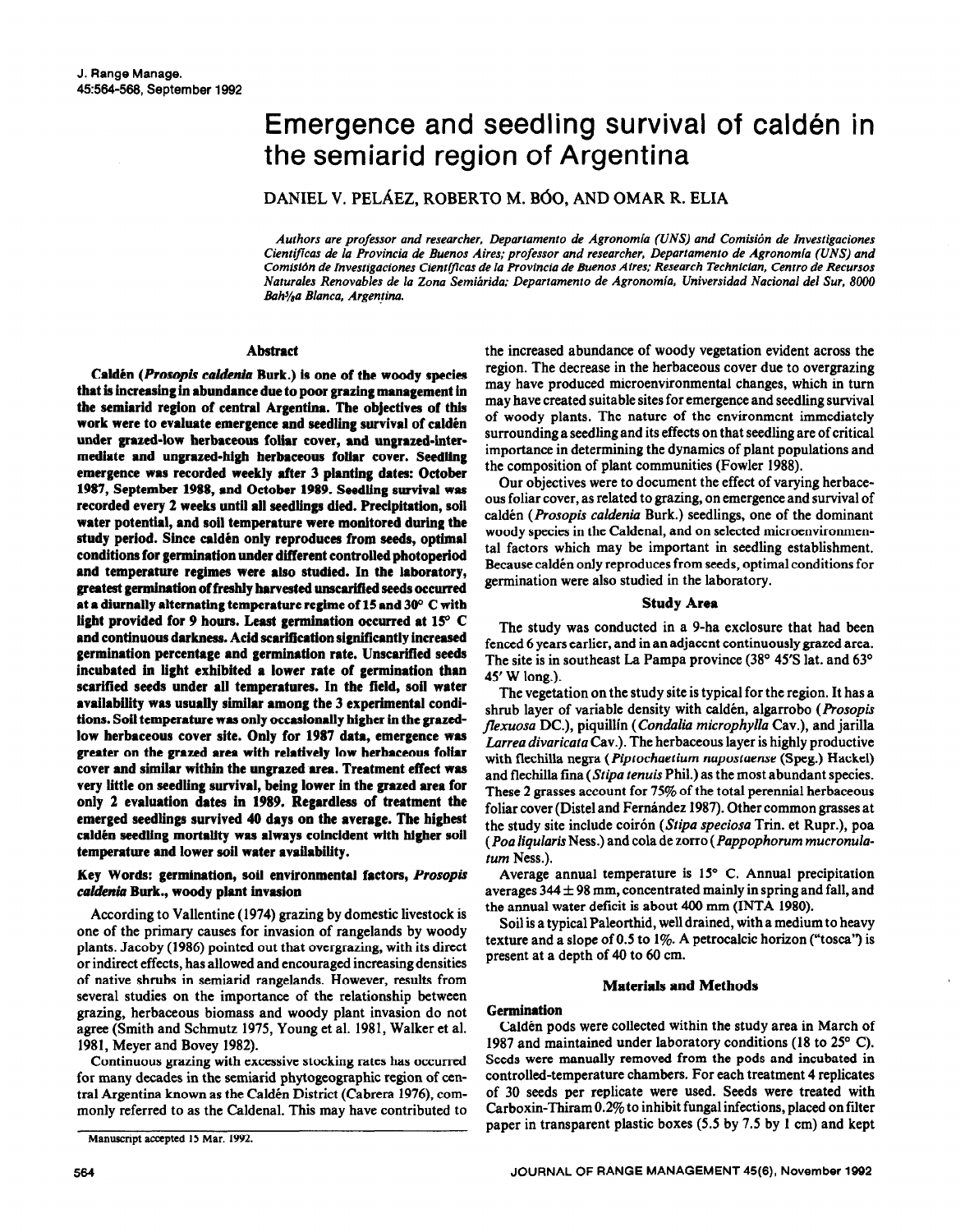**moist** with distilled water. An open beaker of water was kept inside the chamber to maintain a high relative humidity. Seeds were incubated at continuous temperatures of 15, 20, and 25 $\degree$  C and at 2 diurnally alternating regimes, 15' C for 15 hours and 25 or 30° C for 9 hours. Germination was determined in each temperature treatment with light provided for 9 hours daily and in continuous darkness. Light was supplied with both fluorescent tubes and incandescent light bulbs. In alternating temperature regimes the light was provided during the high temperature regime. In the treatments that were exposed to continuous darkness, the boxes were wrapped with paper and a piece of black cloth. Germination of acid-scarified and unscarified seeds was compared in all temperature and light regimes. Acid-scarified seeds were soaked in concentrated sulfuric acid for 45 min, then washed with distilled water until a neutral reaction was detected.

Germination was considered to have occurred when the radicles emerged. In the treatments under light regimes the number of emerged seeds was recorded at 72-hour intervals over the 30-day exposure period. In the treatments under continuous darkness, germination was recorded at the end of the exposure period.

Germination data were subjected to arc sine transformation. For each light-temperature treatment combination, scarified vs. unscarified seed germination means were compared as independent samples (Snedecor and Cochran 1980). An analysis of variance was performed on each set of transformed data (scarified and unscarified seeds) following a completely random design, differences among treatment means were separated with Duncan's multiple range test (Snedecor and Cochran 1980). Germination rate of seeds incubated in light was calculated with Maguire's equation (Maguire 1962):

| number of germinated seeds $_+$ $_+$ number of germinated seeds |                     |
|-----------------------------------------------------------------|---------------------|
| days to first count                                             | days to final count |

An analysis of variance was performed on these data following a completely random design. Differences among treatment means were separated with Duncan's multiple range test.

#### **Emergence and Survival**

Seeds from calden pods collected within the study site in March of 1987, 1988, and 1989 were scarified with sulfuric acid as described above and used in the emergence and seedling survival experiment. Three experimental sites were selected for this trial: grazed vegetation with relatively low herbaceous cover, and adjacent ungrazed vegetation with intermediate and higher herbaceous foliar cover. Two 20-m permanent transects were placed in each experimental area. One seed was planted every 25 cm along the transects at a depth of 1 cm in October 1987, September 1988, and October 1989. Emergence (seedlings/number of seeds planted) was recorded weekly after each planting date. Seedling survival (percentage of surviving seedlings) was recorded every 2 weeks until all seedlings died. The herbaceous foliar cover for each experimental condition was estimated before each planting date. These data were obtained by the canopy-cover method (Daubenmire 1959) with 40 quadrats (20 by 50 cm) located along 2 transects (20 m in length). Herbaceous foliar cover was similar in each experimental area during the study period. Average and standard deviation for the 3 years were:  $35 \pm 4.5\%$  for ungrazed-high cover,  $26 \pm 3.8\%$  for ungrazed-intermediate cover, and  $22 \pm 5.6\%$  for grazed-low cover. After each planting date, and until the end of the seedling survival trials, animals were excluded from the grazed area.

On each sampling date, soil temperature and water potential were measured at a depth of 5 cm with 5-Spanner thermocouple psychrometers randomly placed on each experimental area. Temperatures were recorded at 0900 hour and 1500 hour and water potential at 1200 hour. Precipitation was recorded at the site with an automatic rain gauge.

Soil temperature and water potential data were analyzed following a completely random design with an analysis of variance and compared by Least Significant Difference test (Snedecor and Cochran 1980). Emergence and seedling survival were analyzed with a generalized linear model (Nelder and Wedderburn 1972) using the REG package (Gilmour 1985). Different grouping of the data on different runs allowed testing the model for the 3-year data set, or for individual years. This was done in view of the poor emergence detected in 1988 as explained in the results section. Contrasts between grazed vs. ungrazed and between intermediate vs. high cover were used to detect differences among treatments.

## **Results and Discussion**

#### **Germination**

The highest germination percentage of unscarified calden seeds occurred with a daily cycle of 15 hours of darkness at 15" C and 9 hours of light at 30° C and at a continuous temperature of 25° C under the same photoperiod (Table 1). The lowest germination

Table 1. Germination percentages of unscarified and scarified calden seeds **under 10 different temperature and light regimes. Values followed by the**  same letter are not significantly different at  $P<0.05$ .

| <b>Treatments</b>                         | Unscarified seeds  | Scarified seeds |
|-------------------------------------------|--------------------|-----------------|
|                                           | (%)                | (%)             |
| 15° C continuous darkness                 | 8.3 e              | 94.2 g          |
| 20° C continuous darkness                 | $29.2$ cd          | 100.0 f         |
| 25° C continuous darkness                 | 37.5 <sub>b</sub>  | 98.3 fg         |
| $15^{\circ}$ C with light (9 hs daily)    | 23.0 d             | 95.0 fg         |
| $20^{\circ}$ C with light (9 hs daily)    | 34.2 <sub>bc</sub> | 97.5 fg         |
| $25^{\circ}$ C with light (9 hs daily)    | 46.7a              | 100.0 f         |
| 15-25° C continuous darkness              | 31.7 <sub>bc</sub> | 98.3 fg         |
| $15-30^{\circ}$ C continuous darkness     | 36.7 bc            | 100.0 f         |
| $15-25^{\circ}$ C with light (9 hs daily) | 34.2 bc            | 99.2 fg         |
| $15-30^{\circ}$ C with light (9 hs daily) | 50.8 a             | 99.2 fg         |

percentage was observed at 15' C and continuous darkness. Acid scarification significantly increased  $(P<0.05)$  germination in all cases. Light seems to have increased germination at the same temperature level for unscaritied seeds (Table l), but differences were not always significant ( $P<0.05$ ).

Unscarified seeds incubated in light exhibited a lower rate of germination than scarified seeds incubated in light under all temperatures (Table 2). Germination percentages recorded after 72

#### Table 2. Germination rate of unscarified and scarified calden seeds incu**bated under 5 different temperature regimes with llgbt provided dally** for **9 hours. Valuea followed by the same letter are not slgni5cantly different at PCO.05.**

|                   |  | Temperature regime      |                                     |
|-------------------|--|-------------------------|-------------------------------------|
|                   |  |                         | 15° C 20° C 25° C 15-25° C 15-30° C |
|                   |  |                         | ------------- (%)-------------      |
| Unscarified seeds |  | $0.4a$ 1.7b $2.0b$ 1.4b | 2.8c                                |
| Scarified seeds   |  | 5.3 d 7.9 e 8.1 e 7.9 e | 8.2 e                               |

hours of incubation showed the same trend (Table 3).

All scarified seeds incubated in light attained 95% or more germination after the 30-day exposure period (Table 1). However, germination of scarified seeds at a continuous temperature of 15° C was only 27% after 72 hours of incubation (Table 3), this delay would explain the relatively low rate of germination for this treatment in Table 2. Scarified seeds of Prosopis *chilensis* incubated in darkness over the 5 to 45" C temperature range, responded in similar way (Mahmoud and El-Sheikh 1978).

Caldén seeds exhibit a degree of dormancy like other members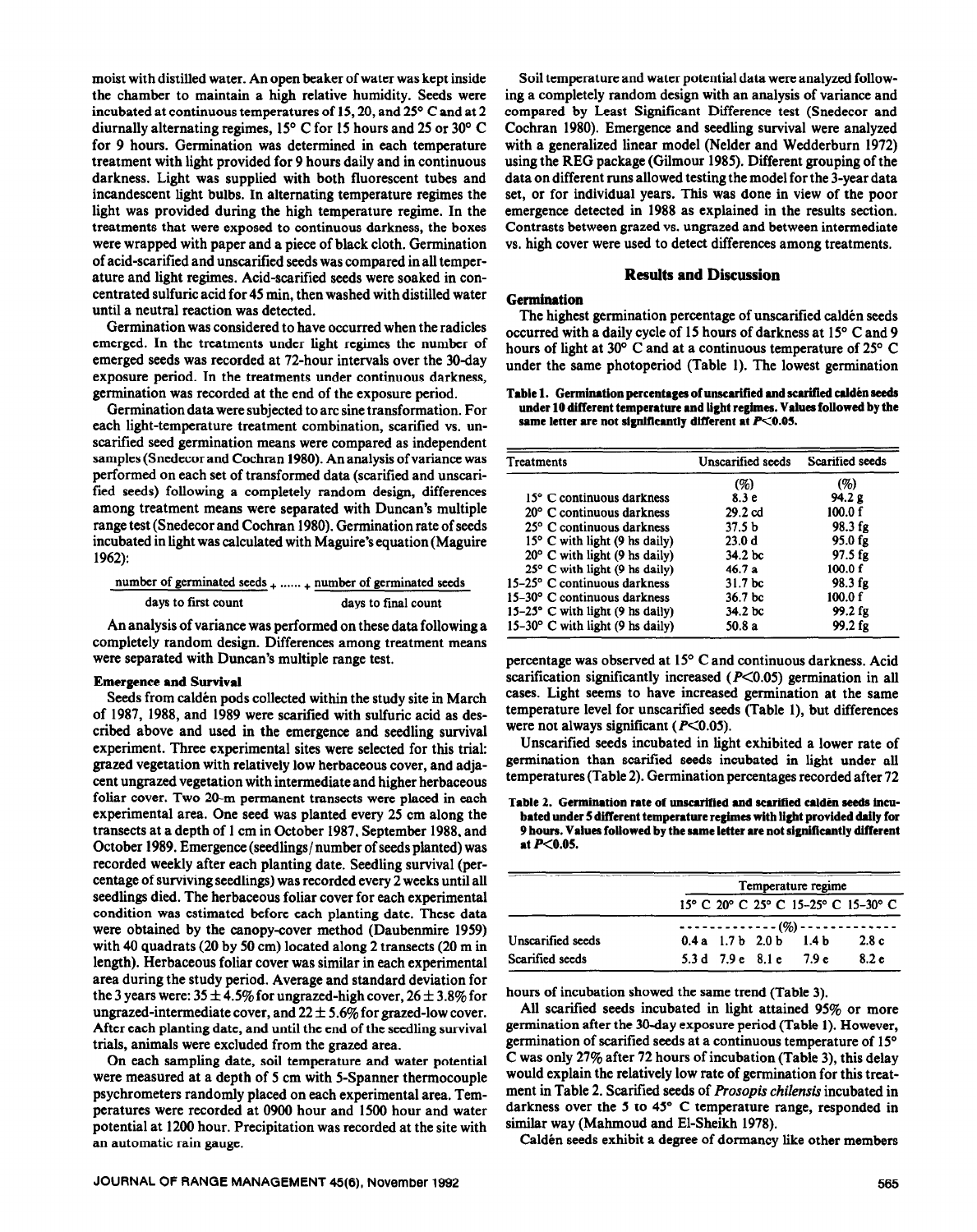

Fig. 1. Soil water potential (SWP) and soil temperature (ST) at 5 cm of depth in each experimental site. In each sampling date, means with the same letter are not significantly different at  $P<0.05$ .

| Table 3. Germination percentage (G.P.) after 72 hour of incubation of  |  |  |  |
|------------------------------------------------------------------------|--|--|--|
| unscarified and scarified calden seeds incubated at different tempera- |  |  |  |
| tures with light provided daily for 9 hours.                           |  |  |  |

| Temperature    | Unscarified seeds | Scarified seeds |
|----------------|-------------------|-----------------|
|                | $(\%)\pm SD.$     | $(\%$ $\pm$ SD. |
| $15^{\circ}$ C | 0.0               | $27.0 \pm 6$    |
| $20^{\circ}$ C | $18.3 \pm 3$      | $93.0 \pm 7$    |
| $25^{\circ}$ C | $20.0 \pm 6$      | $97.0 \pm 6$    |
| $15-25$ °C     | $14.2 \pm 6$      | $90.0 \pm 7$    |
| $15-30$ ° C    | $21.7 \pm 4$      | $98.0 \pm 4$    |

of the genus *Prosopis* (Hass et al. 1973, Mahmoud and El-Sheikh 1978). Dormancy is probably due to the hard seed coat that may restrict water absorption and/or gaseous exchange and was overcome completely by acid scarification. In many seeds dormancy is imposed by the presence of a hard seed coat and their germination depends on altering the seed coat. Their existence permits plants to be distributed in time instead of space which represents an important factor in the continuance of the species (Barton 1965).

Under natural conditions the scarification may take place through passage of seeds through the digestive tract of domestic livestock feeding on the caldén pods, such as was pointed out for mesquite (Hass et al. 1973) and P. chilensis (Mahmoud and El-Sheikh 1978). Deposition of seed in manure provides a favorable habitat for germination because of adequate and prolonged moisture (Tschirley and Martin 1960). It is common to find many caldén seedlings germinated in the livestock feces and this mechanism of dissemination is likely to encourage spread of caldén when favorable rainfall and temperature occur. Brown and Archer (1988) reported a high density of mesquite seedlings on areas with cattle, in contrast to absence of seedlings on areas without cattle. This suggests that mesquite invasion of grassland would have increased in North America following settlement and introduction of domestic livestock.

# **Emergence and Survival**

Disturbance caused by grazing produces alterations in the herbaceous cover, amount of litter, micro-relief, soil structure, etc., which changes ecosystem microenvironmental conditions (Harper 1977). However, soil temperatures recorded in the grazed site (Fig. 1) were only occasionally significantly higher  $(P<0.05)$  than those recorded in the ungrazed sites. Differences in soil water potential among the different sites were usually not significant ( $P<0.05$ ). At least in part, the similarity in herbaceous cover, 22 to 35%, among the 3 experimental sites could be responsible for these results.

Annual precipitation and its monthly distribution during 1987. 1988, and 1989 are given in Table 4. The lowest values of soil water potential were always recorded in late spring and early summer. This was coincident with the highest soil temperatures (Fig. 1).

When emergence data from the 3 years were included in the model (Table 5), analysis of deviance showed highly significant differences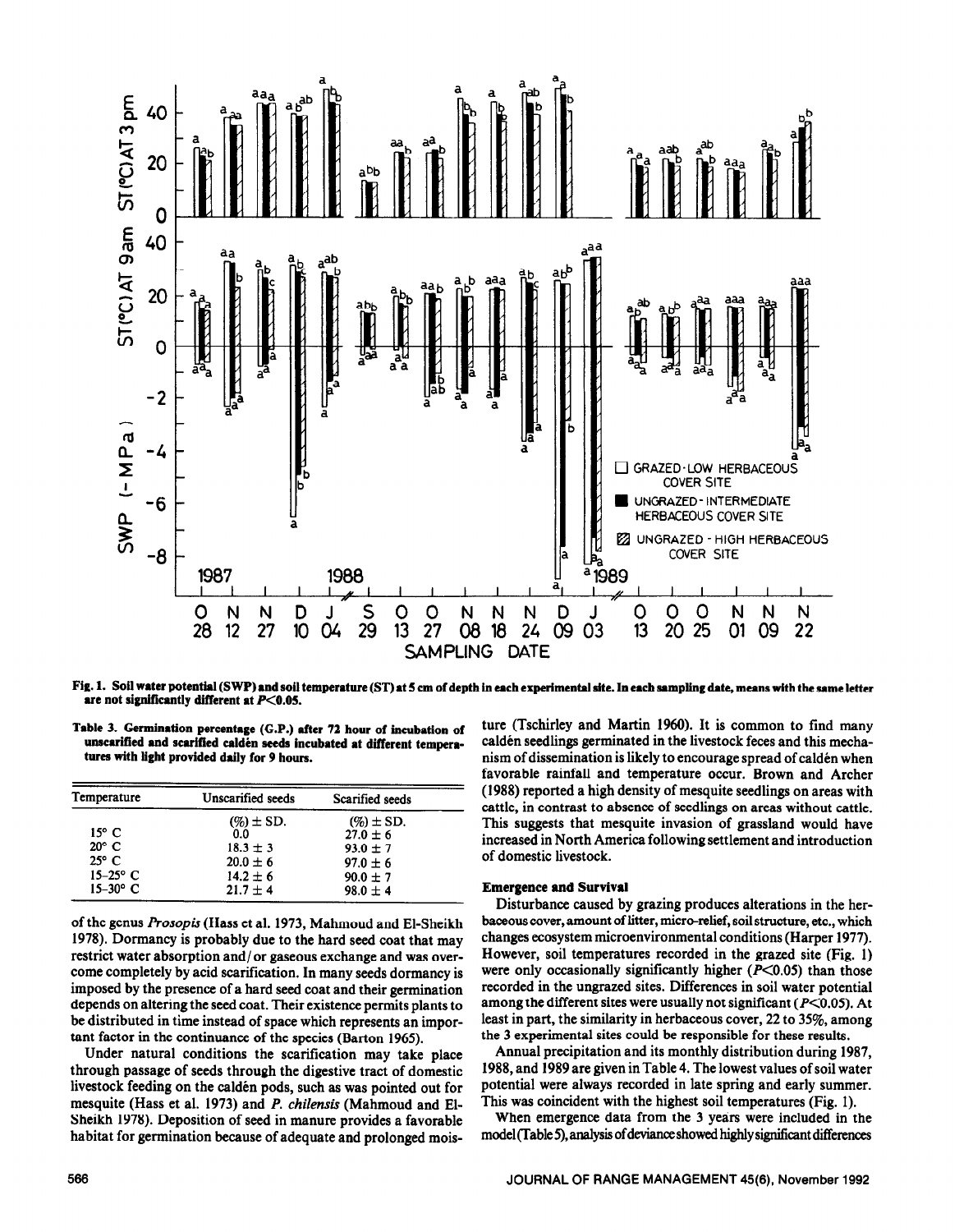Table 4. Monthly **distribution of rainfaii (mm) for 1987,1988, and 1989.** 

| Year | Jan            | Feb  | Mar   | Apr  | Mav  | Jun  | Jul  | Aug  | Sep   | Oct  | Nov   | Dec  | <b>TOTAL</b> |
|------|----------------|------|-------|------|------|------|------|------|-------|------|-------|------|--------------|
|      | -------------- |      |       |      |      |      |      |      |       |      |       |      |              |
| 1987 | 13.0           | 33.2 | 33.4  | 64.6 | 3.0  | 1.0  | 30.8 | 68.4 | 7.2   | 33.6 | 30.2  | 21.6 | 340.0        |
| 1988 | 3.4            | 19.0 | 103.0 | 24.4 | 12.8 | 6.0  | 10.0 | 17.2 | 58.8  | 19.8 | 5.2   | 20.4 | 300.0        |
| 1989 | 14.6           | 16.0 | 27.0  | 12.0 | 29.0 | 48.0 | 40.8 | 77.0 | 155.0 | 40.0 | 101.2 | 99.6 | 660.2        |

 $(P<0.01)$  for year and treatment, and a significant difference ( $P \le 0.05$ ) for the treatment  $\times$  year interaction. With these data, the highest proportion of the deviance was due to the year factor (83%). Since emergence was very low for 1988 with 3 replications being 0, the model was tested considering only data from 1987 and 1989 planting dates. The same results were obtained, but this time the highest proportion of the deviance (63%) was due to treatment. Separate analyses were done with data from 1987 and 1989. Results from 1987 data showed a highly significant difference  $(P<0.01)$  for treatment. The contrast of grazed vs. ungrazed

Table 5. Emergence **percentage recorded after each planting date under grazed-low berbaceous cover (G.L.H.C.), ungrued-intermediate ber**baceous cover (U.I.H.C.), and ungrazed-high herbaceous cover (U.H.H.C.).

| Treatments      | Planting date |         |        |  |  |
|-----------------|---------------|---------|--------|--|--|
|                 | Oct 87        | Sept 88 | Oct 89 |  |  |
|                 |               | - (%)   |        |  |  |
| G.L.H.C.        | 80.0          | 2.0     | 54.0   |  |  |
| <b>U.H.H.C.</b> | 42.0          | 0.0     | 56.0   |  |  |
| <b>U.I.H.C.</b> | 43.0          | 0.6     | 38.0   |  |  |

showed that emergence was greater  $(P<0.01)$  on the grazed area. Emergence on intermediate vs. high cover within the ungrazed area was similar. A highly significant difference  $(P<0.01)$  for treatment was also found for 1989, but the contrast of grazed vs. ungrazed was not significant and the contrast of low vs. intermediate cover was highly significant ( $P<0.01$ ). While this may explain the significant interaction (treatment  $\times$  year) found previously, results may be taken cautiously because there are few data when years are analyzed separately.

In other studies on *Prosopis* establishment, Smith and Schmutz (1975) and Meyer and Bovey (1982) suggested that herbaceous standing crop or grazing history may have little influence on mesquite establishment. No significant interactions between grazing history and level of defoliation were obtained for either mesquite seedling emergence or survival (Brown and Archer 1989). However, several authors have emphasized the importance of the relationship among grazing, grass biomass, and shrub invasion. Continuous excessive grazing greatly reduced the perennial grass cover and allowed shrubs to increase in the sagebrush/grasslands of western United States (Young et al. 1980). Walker et al. (1981) considered, in their model of savanna stability, the grass biomass as the major factor limiting woody plant encroachment.

Analysis of seedling survival data for the 1987 planting did not show differences ( $P \le 0.05$ ) among treatments (Fig. 2). Too few seedlings emerged after the 1988 planting for the survival analysis to be meaningful. Seedling survival was similar among treatments on the first and second evaluation dates after the 1989 planting date (Fig. 3). Results for the rest of the evaluation dates were the same: a significantly greater  $(P<0.01)$  seedling survival on the ungrazed area as compared to the grazed area, and no difference within the ungrazed area.

Only a low proportion of caldén seedlings that emerged in ungrazed sites after the October 1989 planting survived for more than 5 months. This coincided with an unusually wet spring-



Fig. 2. Caldén seedling survival curves during the period 1987-1988.

summer period for the zone (Table 4). The rest of seedlings that emerged, regardless of herbaceous cover and time period considered, survived 40 days on the average. The highest calden seedling mortality, regardless of planting date, experimental area and considered period, coincided with higher soil temperature and lower soil water availability. Auld (1987) reported similar results for *Acacia suaveolens.* Mesquite seedlings did not survive for more than 10 days under a moisture stress higher than 2 atm at  $37^{\circ}$  C (Scifres and Brock 1969). Hodgkinson (1979) pointed out that the proportion of shrub seedlings that establish and survive to reproductive maturity is low, principally due to excessive water stress produced by low rainfall and/ or high evapotranspiration rates.



Fig. 3. Calden seedling survival curves during the period 1989-1990.